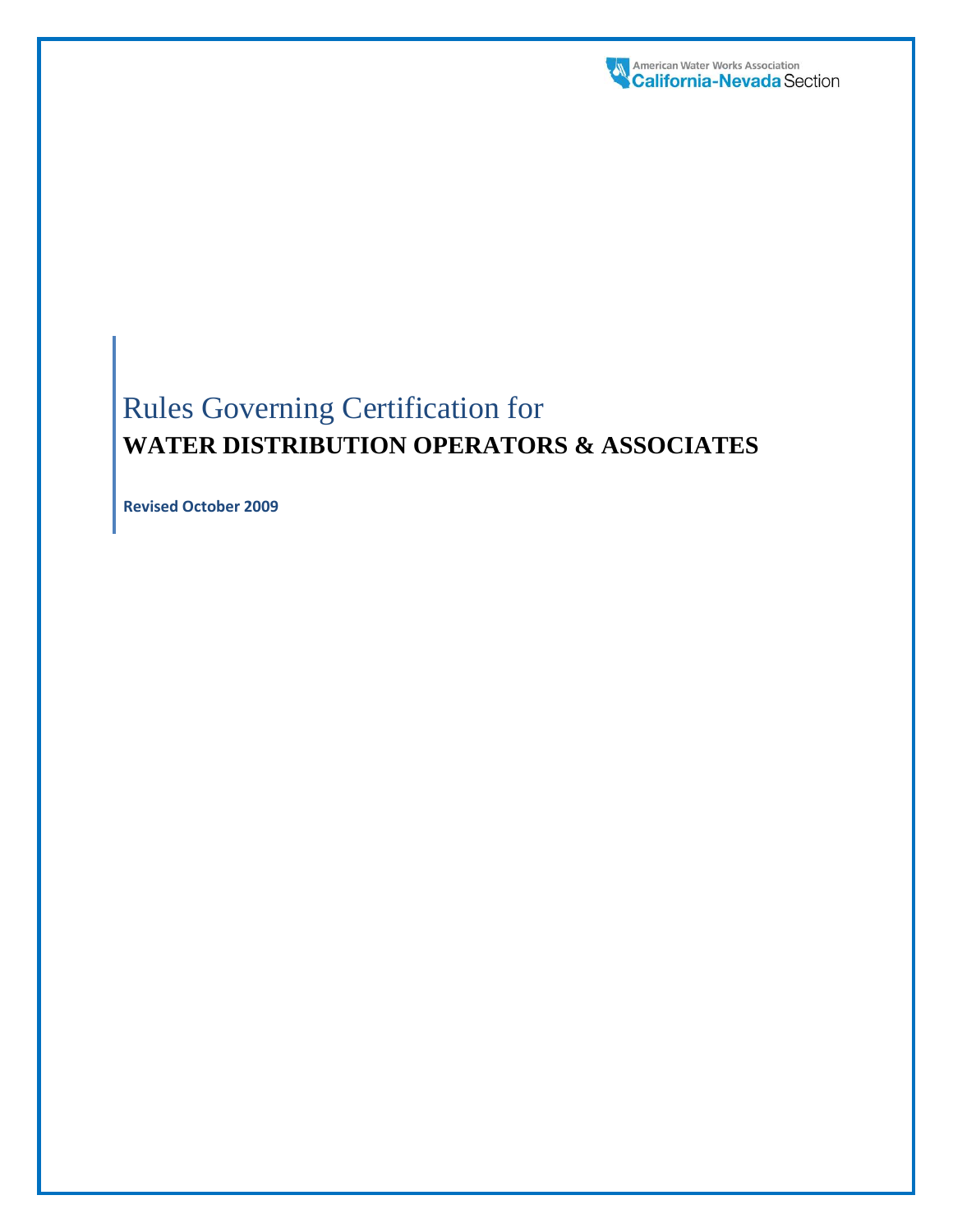- **1. Definitions** The terms defined hereby apply explicitly to the California-Nevada Section of the American Water Works Association (CA-NV Section) Water Distribution Operators & Associates Certification Program.
	- *1.1.* **Administrator**  The CA-NV Section volunteer evaluating applications, administering examinations, issuing certificates, and performing associated duties.
	- *1.2.* **Applicant** An individual applying for initial, upgraded, reciprocity or renewal by submission of a standard application to the administrator.
	- *1.3.* **Associate**  An individual that meets the minimum qualifications as defined in Section 2 and Section 4 of these rules.
	- *1.4.* **Certificate** A certificate issued by the CA-NV Section AWWA attesting that an individual has met the standards of certification as they relate to water Distribution operation.
	- *1.5.* **Certification Director** The person appointed by the Governing Board of the Section to represent the certification programs.
	- *1.6.* **Certification Grade** (Associate) The level of certification as Grade I, II, III, or IV, as defined herein, corresponding to an individual's degree of knowledge as it relates to the operation/supervision of a public water Distribution system.
	- *1.7.* **Certification Grade** (Operator) The level of certification as Grade I, II, III, or IV, as defined herein, corresponding to an individual's degree of knowledge, experience, and responsibility in the operation/supervision of a public water Distribution system.
	- *1.8.* **Committee** The CA-NV Section AWWA Water Distribution/Treatment Certification Committee as appointed and administered by the Section via the Certification Board and charged with implementing the program(s) described herein.
	- *1.9.* **Contact Hour** A minimum 50 minutes of actual time an attendee participates in continuing education offered by an approved provider on a public water supply related topic.
	- *1.10.* **Continuing Education (including contact hours)** Presentations given by an accepted provider that transmits information related to the operation and/or maintenance of a drinking water treatment plant and/or distribution system.
	- *1.11.* **Course of Instruction** A course of instruction acceptable to the Administrator provided by a formally accredited and/or standardized institution (e.g. institutions accredited/standardized by the Western Association of Schools and Colleges [WASC]) or the International Association for Continuing Education and Training [IACET]). The course may include, but is not limited to, instruction on the operation, maintenance, and/or management of public water supply systems including water treatment, water distribution, and/or water quality. Courses must be at least 3.6 CEUs (36 contact hours) over a minimum of 3 weeks.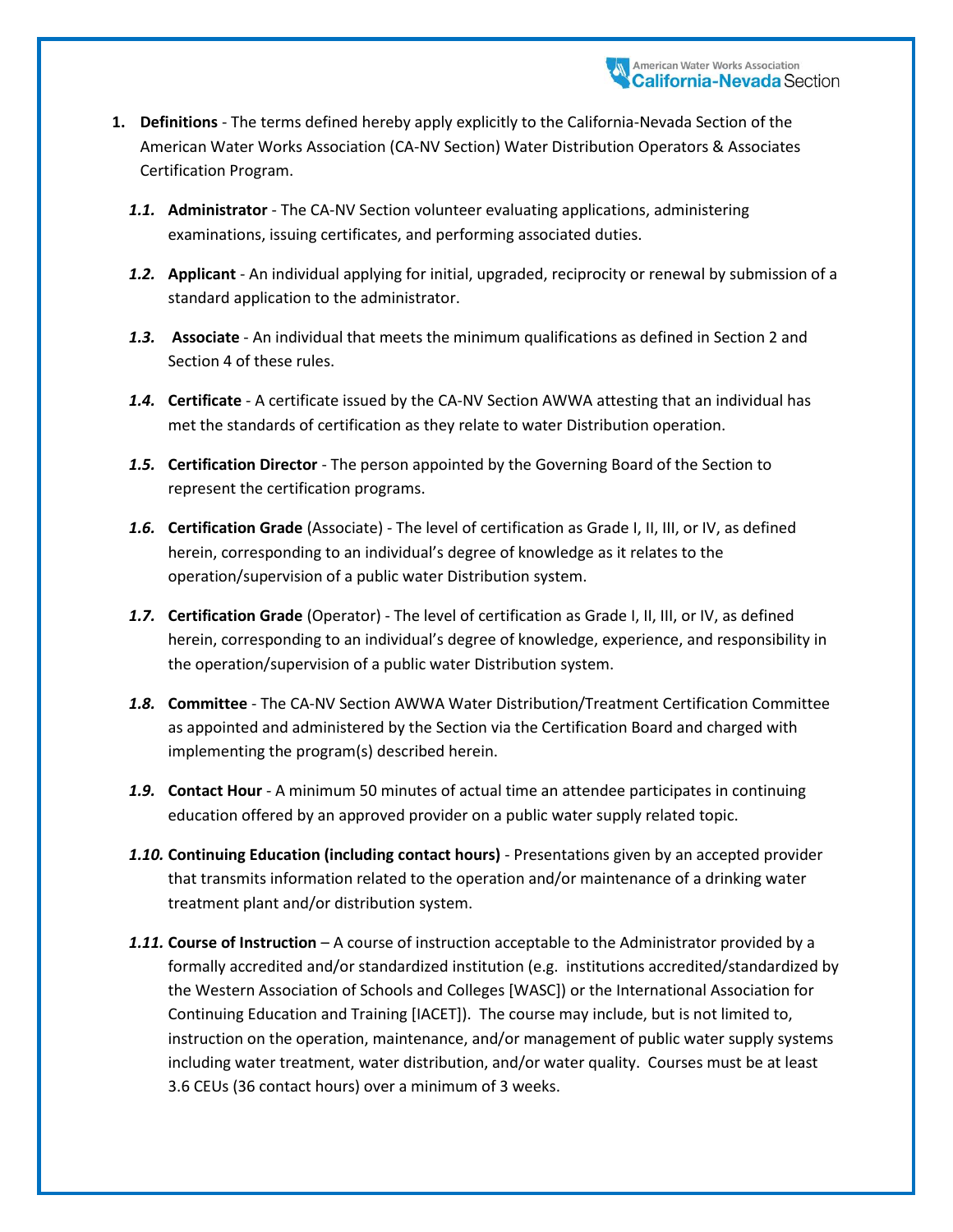- *1.12.* **Manager/Assistant Manager/Superintendent** The employee of water agency with the ultimate administrative and operational responsibility for its water Distribution system, and the immediate subordinate in charge in his/her absence. Manager shall not ordinarily apply to an official exercising only general administrative supervision, such as a City Engineer or Public Works Director.
- *1.13.* **Operator** An individual that meets the minimum qualifications as defined in Section 2 and Section 3 of these rules.
- *1.14.* **Section** The California-Nevada Section of the American Water Works Association (AWWA).
- *1.15.* **Supervisor** The employee of a public water purveyor who has the responsibility of supervising operators.
- *1.16.* **Waiver** A release from certain requirements granted by the Certification Director as allowed for under specific sections of these Rules.
- *1.17.* **Water Distribution System** Facilities for collecting, conveying, storing, pumping, controlling, disinfecting, and distributing drinking water.
- *1.18.* **Water Treatment System** Structures, equipment, and processes that treat or condition a water supply, affecting the physical, chemical, or bacteriological quality of water distributed or otherwise offered to the public for domestic use by a public water system. Facilities consisting of only disinfection for which no Giardia or virus reduction is required and which are under the control of a certified distribution operator do not qualify as water treatment.

## **2. GENERAL QUALIFICATIONS**

- *2.1.* Operators and Associates Certified under this program must:
	- *(a)* Be able to comprehend the English language to the extent that effective communications can be held with co-workers and supervisors
	- *(b)* Have attained his/her 18th birthday

## **3. OPERATOR QUALIFICATIONS (Minimum)**

- *3.1.* **Grade I Water** Distribution **Operator** Job Description (typical) An employee of a water purveyor who directly operates or is training to operate a drinking water treatment system
	- *(a)* Experience Six (6) months operating a water Distribution system
	- *(b)* Education High school diploma or GED equivalent
	- *(c)* Course of Instruction Satisfactory completion of one (1) Course of Instruction as defined in Section 1.11 of these rules
	- *(d)* Successful completion of the Grade I Water Distribution examination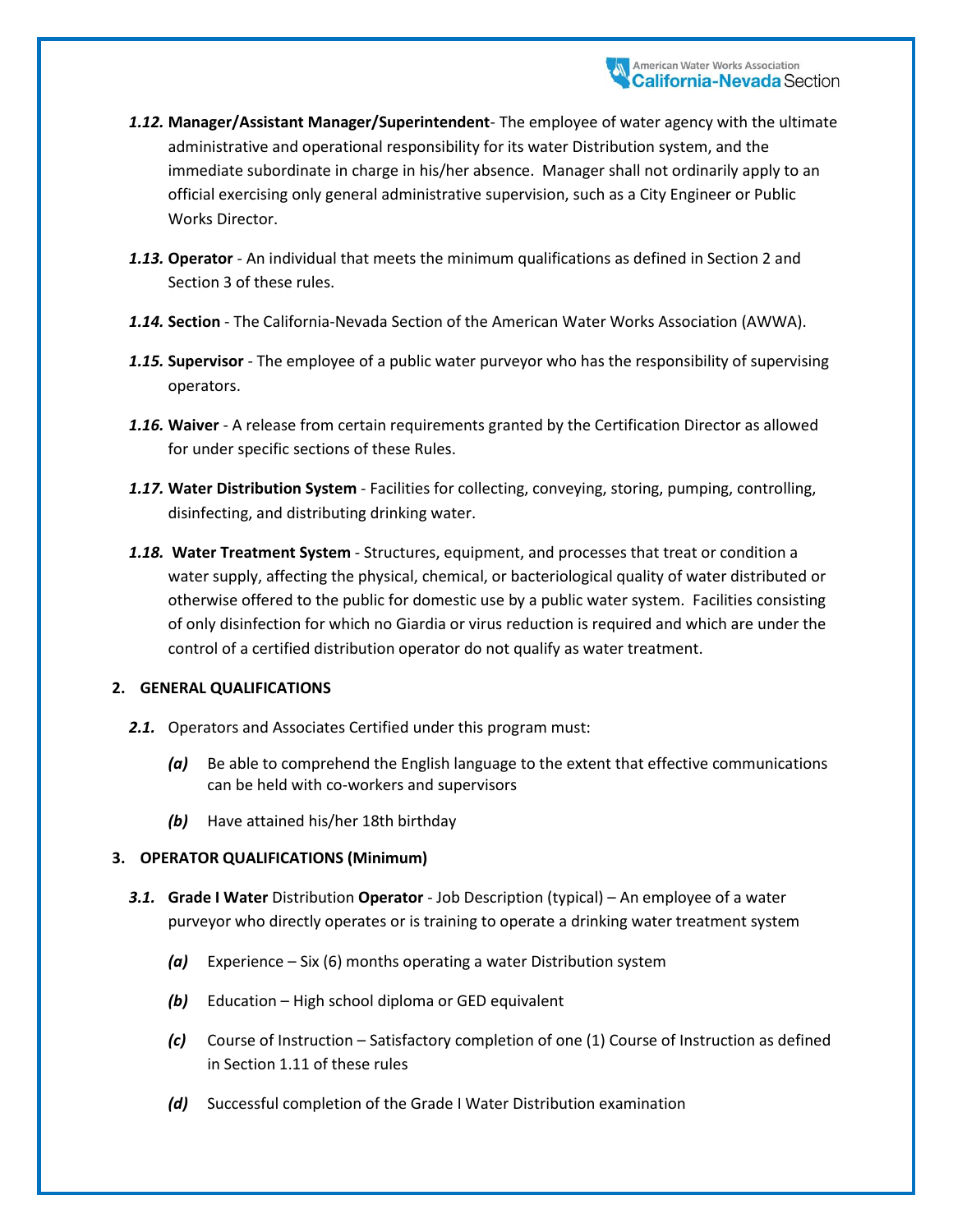- *3.2.* **Grade II Water** Distribution **Operator** Job Description (typical) An employee of a water purveyor who directly operates and/or supervises the operation of a drinking water treatment system. Typically operates as a journeyman operator or first-line supervisor (e.g. lead-man, foreman, etc.)
	- *(a)* Experience Two (2) years operating a water Distribution system, one (1) year of which as a Certified Grade I Operator for a Distribution I facility or higher
	- *(b)* Education High school diploma or GED equivalent
	- *(c)* Course of Instruction Satisfactory completion of two (2) Courses of Instruction as defined in Section 1.11 of these rules
	- *(d)* Successful completion of the Grade II Water Distribution examination
- *3.3.* **Grade III Water Distribution Operator** Job Description (typical) An employee of a water purveyor who directly operates and/or supervises the operation of a drinking water treatment system. Typically operates as the system supervisor (e.g. field supervisor, superintendent, chief operator, assistant manager)
	- *(a)* Experience Four years experience in operation/supervision of a water Distribution system, one (1) year of which as a Certified Grade II Operator for a Distribution II facility or higher
	- *(b)* Education High school diploma or GED equivalent
	- *(c)* Course of Instruction Satisfactory completion of three (3) Courses of Instruction as defined in Section 1.11 of these rules
	- *(d)* Successful completion of the Grade III Water Distribution examination
- *3.4.* **Grade IV Water** Distribution **Operator** Job Description (typical) An employee of a water purveyor who supervises and/or manages the operation of a drinking water Distribution system. Typically operates as the system manager (e.g. superintendent, chief operator, assistant manager, manager)
	- *(a)* Experience- Five (5) years experience in supervision/operation of a water Distribution system, two (2) years of which as a Certified Grade III Operator for a Distribution III facility or higher
	- *(b)* Education High school diploma or GED equivalent
	- *(c)* Course of Instruction Satisfactory completion of four (4) Courses of Instruction as defined in Section 1.11 of these rules
	- *(d)* Successful completion of the Grade IV Water Distribution examination

#### **4. ASSOCIATE QUALIFICATIONS (Minimum)**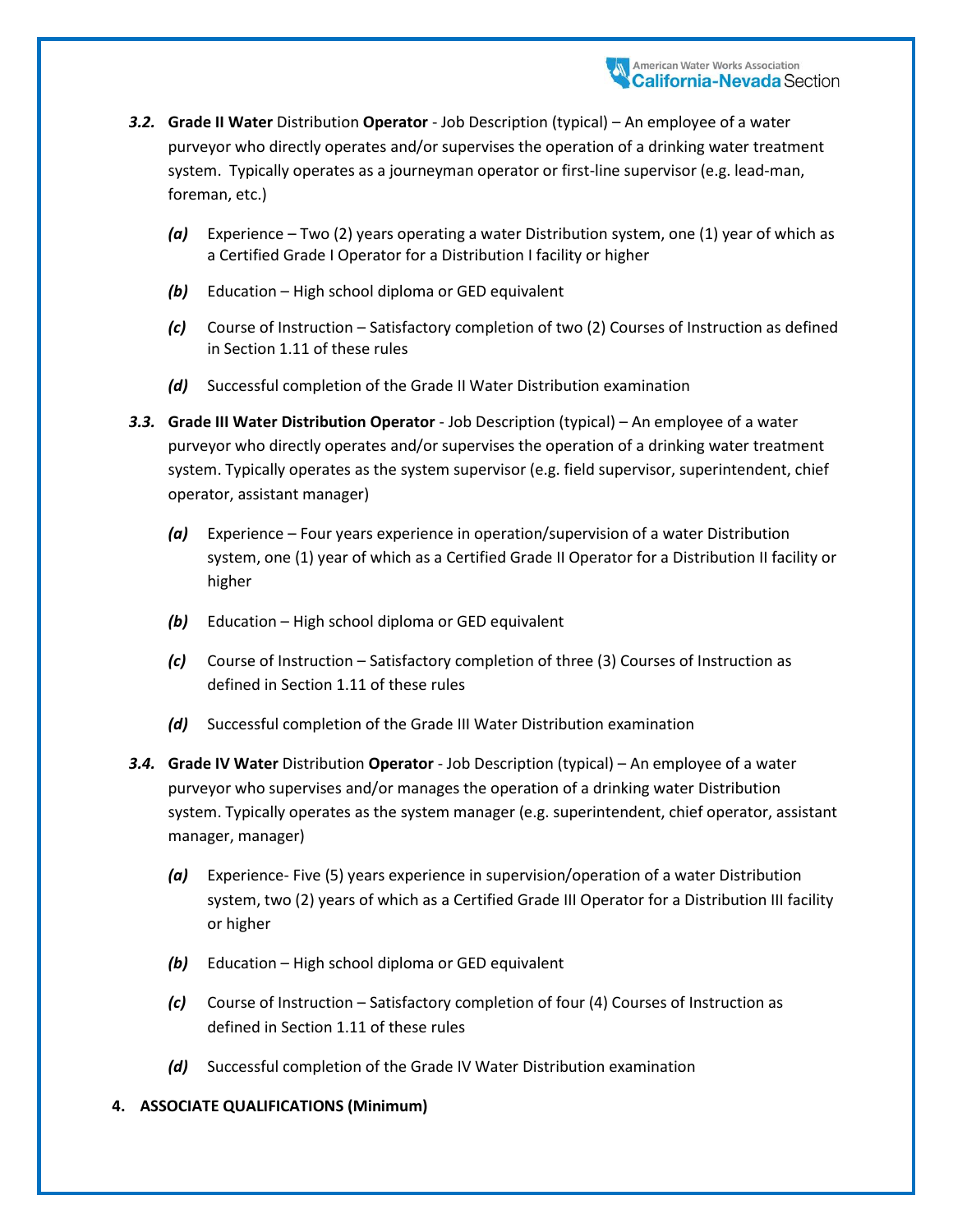#### *4.1.* **Grade I Water** Distribution **Associate**

- *(a)* Education High school diploma or GED equivalent
- *(b)* Course of Instruction Satisfactory completion of one (1) Course of Instruction as defined in Section 1.11 of these rules
- *(c)* Successful completion of the Grade I Water Distribution examination

#### *4.2.* **Grade II Water** Distribution **Associate**

- *(a)* Education High school diploma or GED equivalent
- *(b)* Course of Instruction Satisfactory completion of two (2) Courses of Instruction as defined in Section 1.11 of these rules
- *(c)* Successful completion of the Grade II Water Distribution examination

### *4.3.* **Grade III Water** Distribution **Associate**

- *(a)* Education High school diploma or GED equivalent
- *(b)* Course of Instruction Satisfactory completion of three (3) Courses of Instruction as defined in Section 1.11 of these rules
- *(c)* Successful completion of the Grade III Water Distribution examination

#### *4.4.* **Grade IV Water** Distribution **Associate**

- *(a)* Education High school diploma or GED equivalent
- *(b)* Course of Instruction Satisfactory completion of four (4) Courses of Instruction as defined in Section 1.11 of these rules
- *(c)* Successful completion of the Grade IV Water Distribution examination

## **5. GENERAL CERTIFICATION PROCEDURE (Timelines in 5.1 and 5.2 are guidelines and, if missed, will not affect the validity of the action to which they refer)**

- *5.1.* Applicants for certification, upgrade, or reciprocity must submit a completed application, as available from the Section Office for evaluation at least thirty (20) days prior to the date set for the examination. Applicants shall be notified of the time and place of the examination at least twenty (20) days prior to the date of the examination.
- *5.2.* Applicants will be notified up to thirty (30) working days of passage or failure of the examination. Upon passage, applicant is considered to be certified by the CA-NV Section of the AWWA.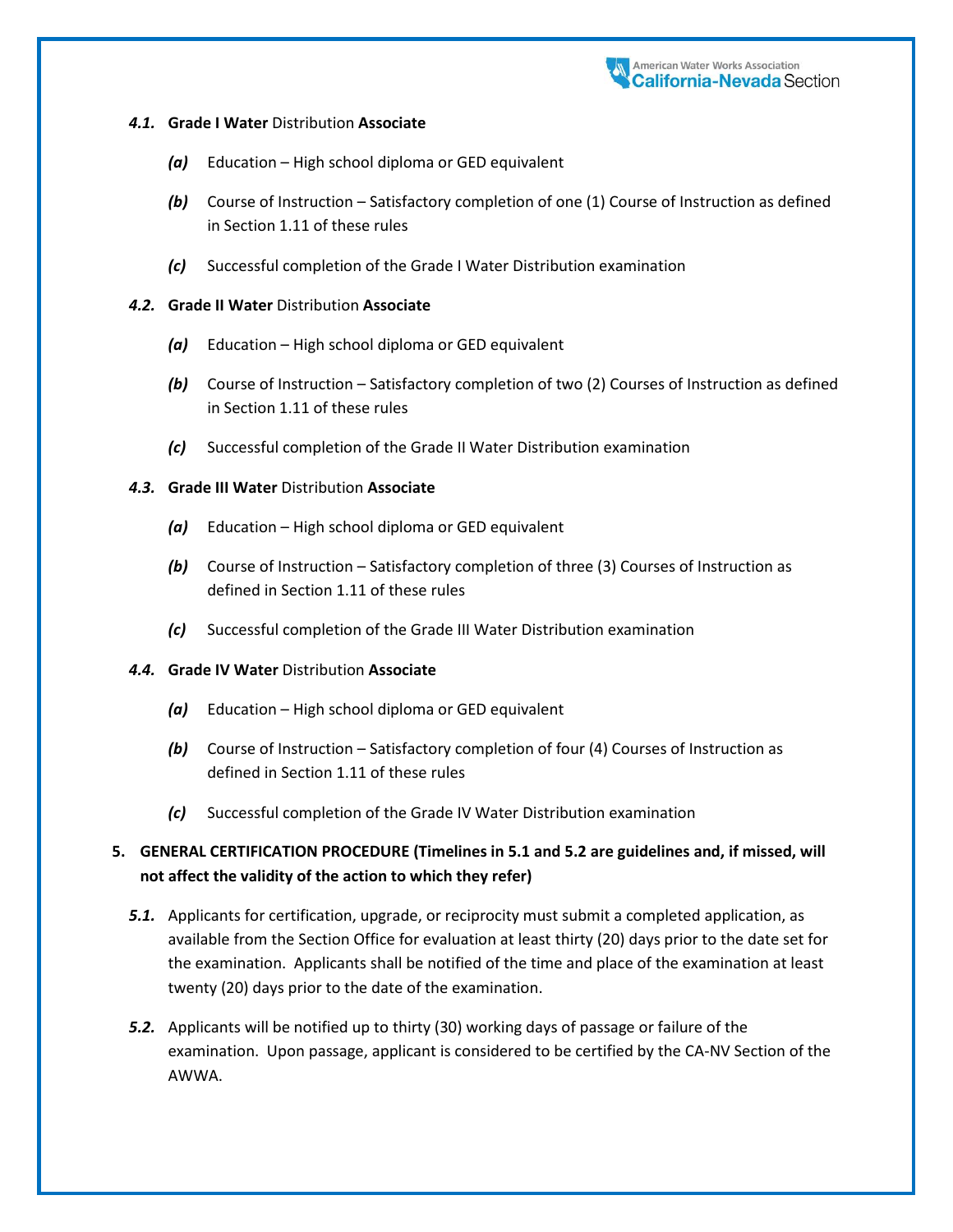*5.3.* Wallet cards for any grade are valid for two years from the date of issuance. Updated wallet cards will be issued upon renewal.

### **6. CERTIFICATION FEES**

- *6.1.* The application fee for certification examination in any grade shall be payable to the CA-NV Section. The current application fee shall be posted on the application forms provided by the Section.
- *6.2.* The application fee must accompany the completed application form.
- *6.3.* Checks returned for non-sufficient funds (NSF) will be subject to a returned check charge equal to the application fee.

### **7. CERTIFICATION UPGRADE**

- *7.1.* Individuals with current Grades I through III certifications may apply to test for the next higher grade with submittal of an application and required fee. (See Section 5 of these Rules).
- *7.2.* A Certified Associate may apply to upgrade to Certified Operator upon completion of the required experience as detailed in Section 3 of these rules. An individual with advanced Associate certification may maintain separate Associate and Operator certifications at different grade levels provided that the Associate grade level exceeds the Operator grade level. If a qualifying individual upgrades to an Operator certification at a grade level equal to or greater than his/her Associate grade level, the individual's Associate certification will be discontinued.
- *7.3.* Applications for examination will not be accepted from any individual requesting a grade more than one (1) grade higher than they currently hold.
- *7.4.* The Administrator's decision as to any individual's qualifications for upgrade may be appealed per Section 11 of these rules.

#### **8. CERTIFICATION RENEWAL**

- 8.1. An initial certificate for any grade shall be valid for a period of two years from the date of issuance. Any person wishing to maintain a valid certificate shall submit an application for renewal prior to the expiration date, but no more than six months prior to the expiration date indicated on the certificate. The request for renewal shall include the following:
	- *(a)* The applicant's name, current mailing address, grade, and certificate number
	- *(b)* Payment of the renewal fee specified in the renewal notice
	- *(c)* Proof of the required continuing education contact hours as defined in Section 8.2, Table A of these rules. For each successfully completed course, the proof of completion shall include the name of the course, the name of the instructor, the location, the date(s), and the number of contact hours provided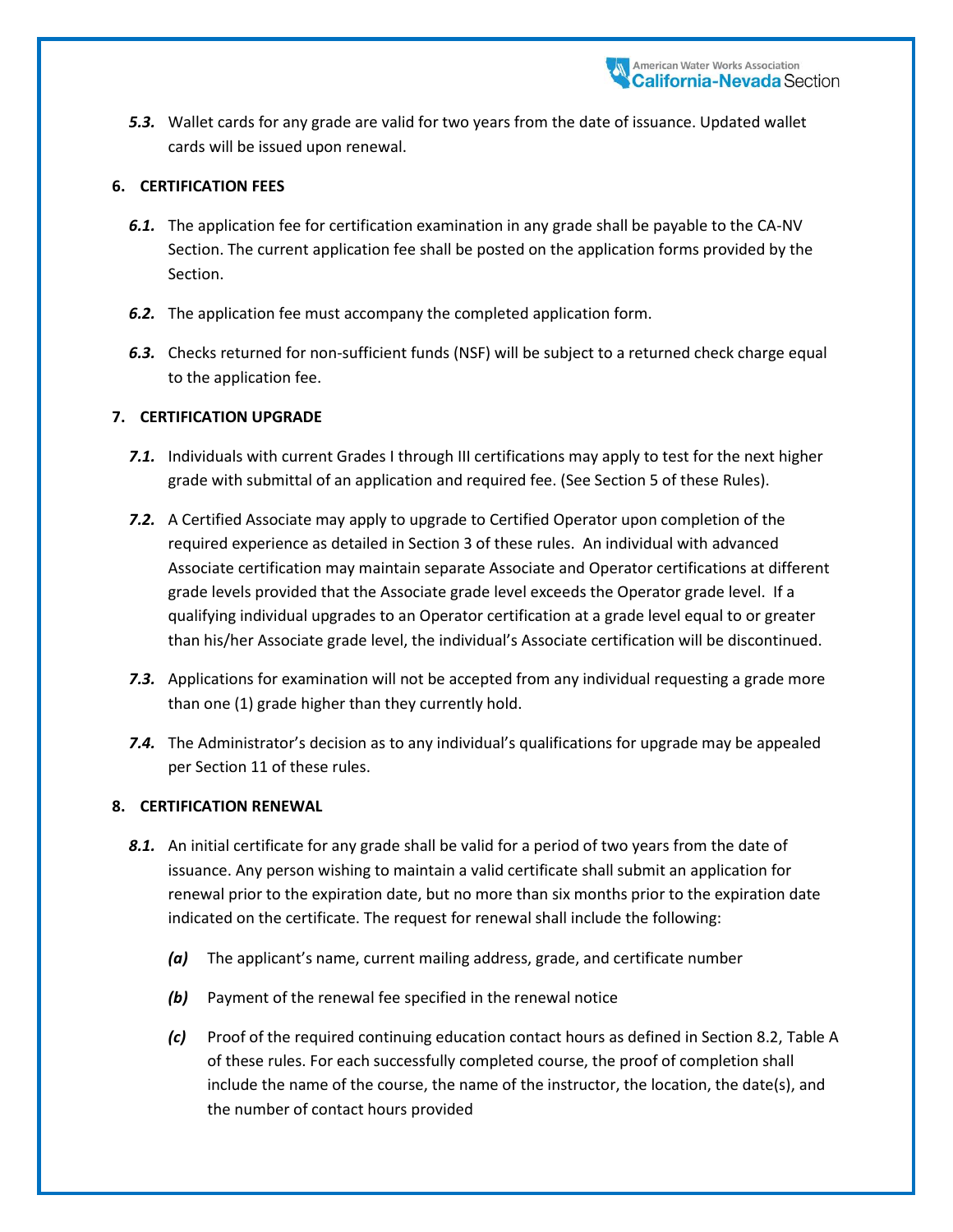*8.2.* To be eligible for certificate renewal, certificate holders shall complete continuing education contact hours since the previous renewal or issuance of the certificate pursuant to Table A. No more than 25% of the contact hours shall be safety courses.

| <b>Distribution Operators/Associates</b> | <b>Contact Hours Required</b> |
|------------------------------------------|-------------------------------|
| Distribution 1                           | 12                            |
| Distribution 2                           | 16                            |
| Distribution 3                           | 24                            |
| Distribution 4                           | 24                            |

Table A - Required Continuing Education Contact Hours for Certificate Renewal

- *(a)* The certificate holder shall retain proof of continuing education as supplied by the acceptable provider for a minimum of four years
- *(b)* Certificate holders possessing certificates in more than one CA-NV AWWA discipline may apply continuing education credits obtained within a renewal period to all current certificates
- *(c)* Full semester courses taken at an accredited college, related to the operation and maintenance of public water supply systems shall be applicable for the hours listed in the course outline
- *(d)* Any certificate holder selected for an audit of compliance with the continuing education requirement shall submit to the Section a copy of the applicant's proof of completion provided by the provider of the continuing education within 30 calendar days of notification of the audit (Timeline is a guideline and, if missed, will not affect the validity of the action to which they refer)
	- *(i)* The certificate for any applicant for renewal who is found to have not successfully completed the continuing education requirement of this article will be revoked
	- *(ii)* The applicant shall have the right to appeal the finding by written request filed with the Administrator. The Administrator shall transmit the request and recommendation to the Committee Chair, whose decision shall be final.
- *(e)* When applying for renewal of a certificate, an applicant may request a waiver of all or part of the continuing education requirement. To be eligible for a waiver, an applicant shall verify the following in writing to the Section Office: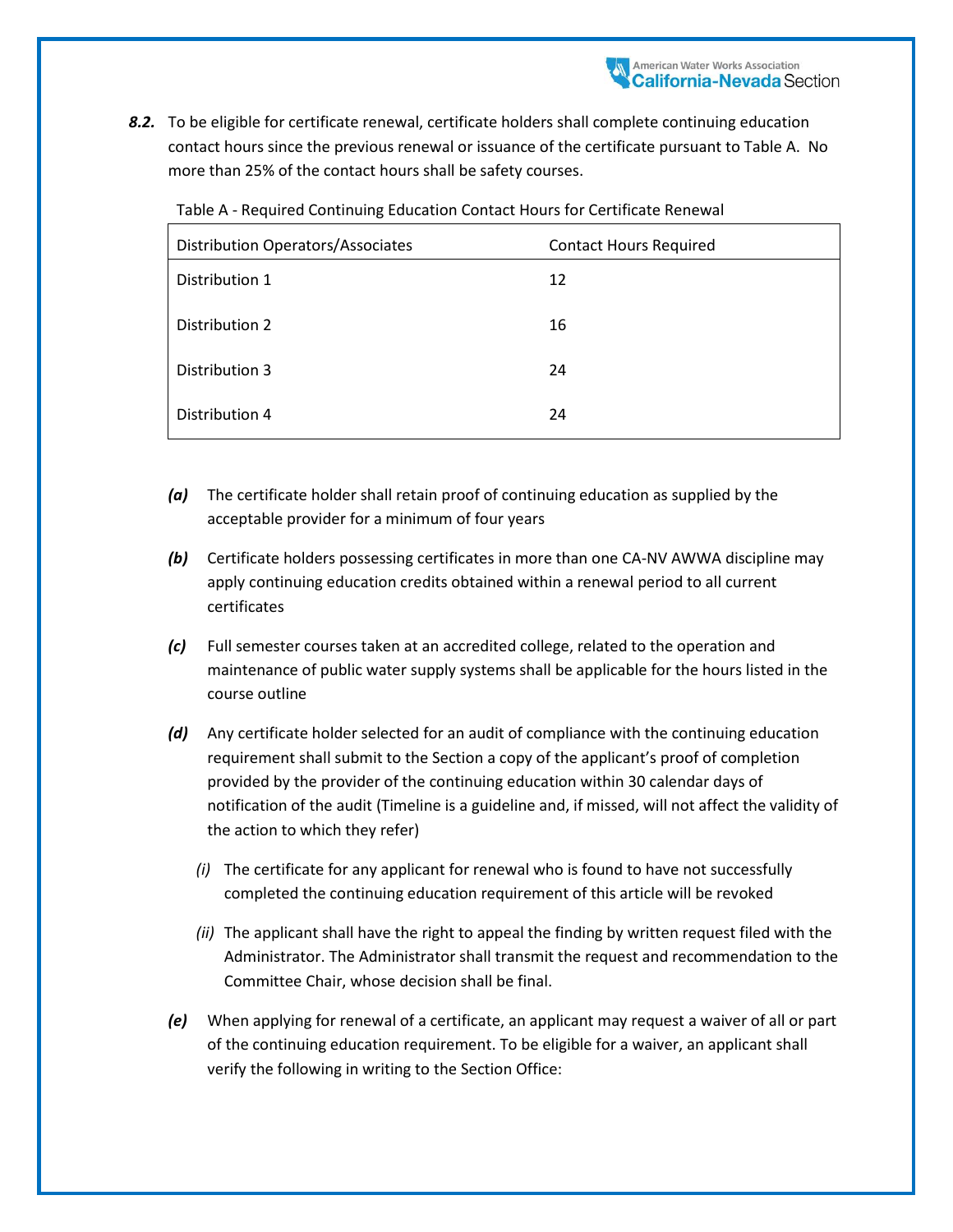- *(i)* Residence in another country for at least half the period since the certificate was issued or last renewed, and that this prevented completion of the continuing education requirements
- *(f)* Absence from employment due to military service during the certificate period, since the certificate was issued or last renewed; an applicant will follow the pro-rated CEU requirement pursuant to Table B.

| Military service | % of Contact Hours Required |
|------------------|-----------------------------|
| $3 - 6$ Months   | 80%                         |
| $6 - 9$ Months   | 70%                         |
| $9 - 12$ Months  | 60%                         |
| $12 - 15$ Months | 50%                         |
| $15 - 18$ Months | 40%                         |
| $18 - 21$ Months | 30%                         |
| $21 - 24$ Months | <b>Full Waiver</b>          |

Table B - Pro-rated Required Continuing Education Contact Hours for Certificate Renewal

- *(g)* When applying for renewal of a certificate, an applicant may request a voluntary temporary suspension of the certificate. A voluntary temporary suspension suspends all rights and responsibilities related to the certificate. To be eligible for a voluntary temporary suspension, an applicant shall verify the following in writing to the Section Office:
	- *(i)* Illness or other good cause, verified by a corroborating statement from a licensed physician that precluded completion of the continuing education requirements. Qualifying illnesses or causes include, but are not limited to:
		- a) Total physical and/or mental disability of the individual for at least half of the period since the certificate was issued or last renewed
		- b) Total physical and/or mental disability of an immediate family member for at least half of the period since the certificate was issued or last renewed, where the applicant has total responsibility for the care of that family member
	- *(ii)* A voluntary temporary suspension of a certificate can extend a maximum of two years. To end a temporary suspension, the applicant must supply verification from a licensed physician that corroborated the reason for the voluntary suspension that the condition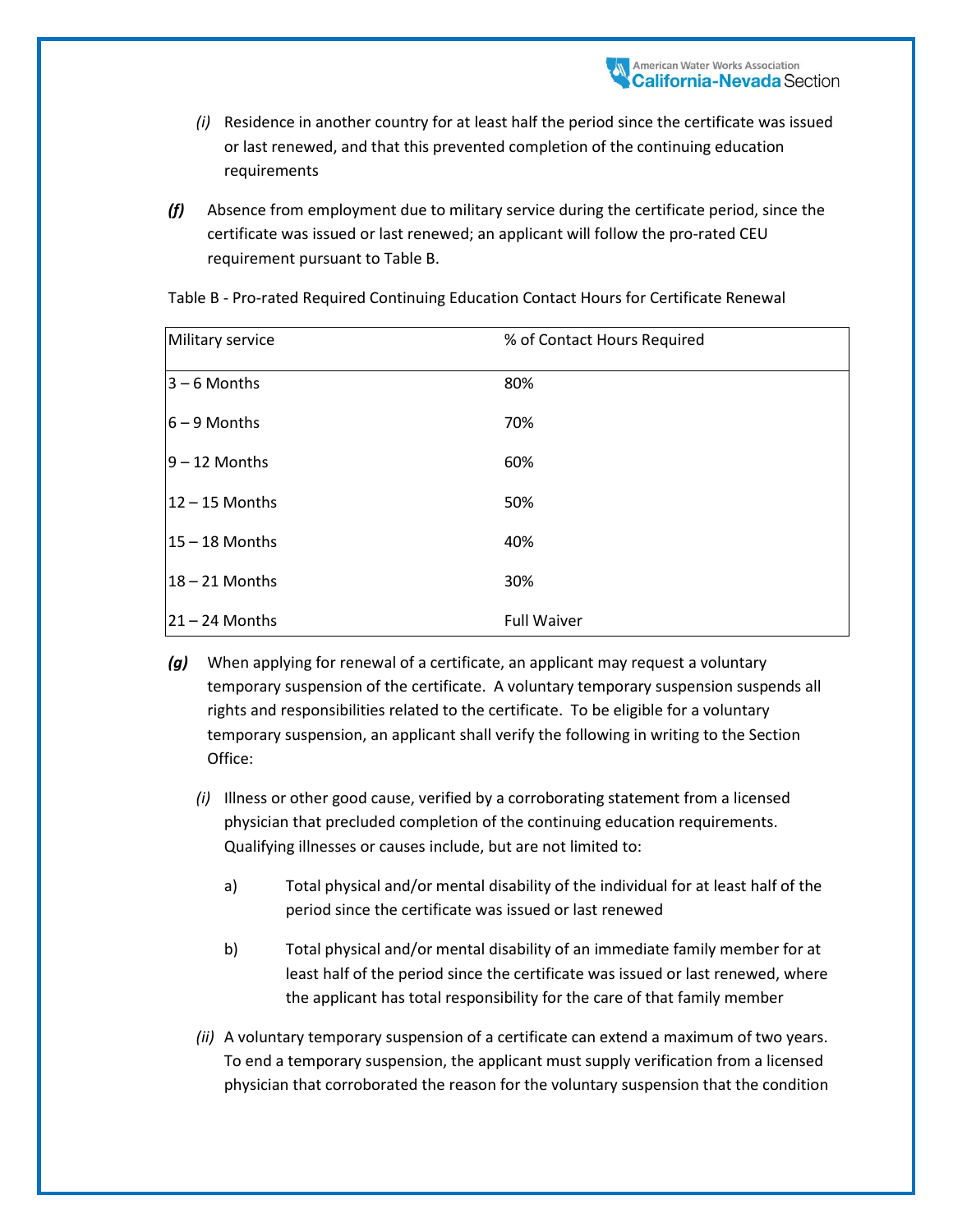has been mitigated and meet the continuing education requirements and pay all fees and penalties due

- *8.3.* Each successfully renewed certificate shall be valid for a period of two years.
- *8.4.* Renewal notices are mailed sixty (60) days prior to an individual's expiration date. It is the responsibility of the individual to notify the Section of a change in address.
- *8.5.* Individuals failing to renew their certificate within three (3) months after their expiration date will pay an additional fee equal to the amount of the renewal fee. Individuals, who have not renewed their certificates within six (6) months of their expiration date, will be removed from the current certification program files.
- **8.6.** Individuals delinquent over six (6) months, yet less than one (1) year, may request reinstatement by submitting an application, the application fee, and show continued employment in the water industry and/or continued education.
- **8.7.** Individual's delinquent over one (1) year must submit an application, pay the appropriate fee, and pass the appropriate water treatment examination with a passing score.

### **9. EXAMINATION**

- **9.1.** The Section utilizes water distribution operator examinations prepared by the Committee under the "Need to Know" guidelines of the Association of Boards of Certification (ABC). The examinations are changed regularly to ensure their confidentiality, reflect current practice, and maintain compliance with national reciprocity guidelines.
- *9.2.* Examinations of Grades I through IV are written exams. All Examinations are "closed-book".
- *9.3.* Written examinations will be conducted at scheduled locations and dates within California or Nevada to meet the needs of the majority of applicants, with the Section providing the information upon request. Exams are administered by a local proctor approved by the Administrator. Written examinations may also be given at the semi-annual Section conferences.
- *9.4.* An applicant failing an exam (less than 70% score) may apply for re-examination after 6 months upon submission of a new application and payment of fee.
- *9.5.* If an applicant fails to appear for a scheduled examination without prior notification to the Section Office, he/she will be required to resubmit an application and fee for a future exam.
- *9.6.* Applicants seeking a higher certification grade must be current with the grade they currently possess.

#### **10. CERTIFICATES**

*10.1.* Upon passing the certification exam with a score of seventy percent (70%) or better, a Certificate, issued by the Section, will state the type and grade of certification, full name of the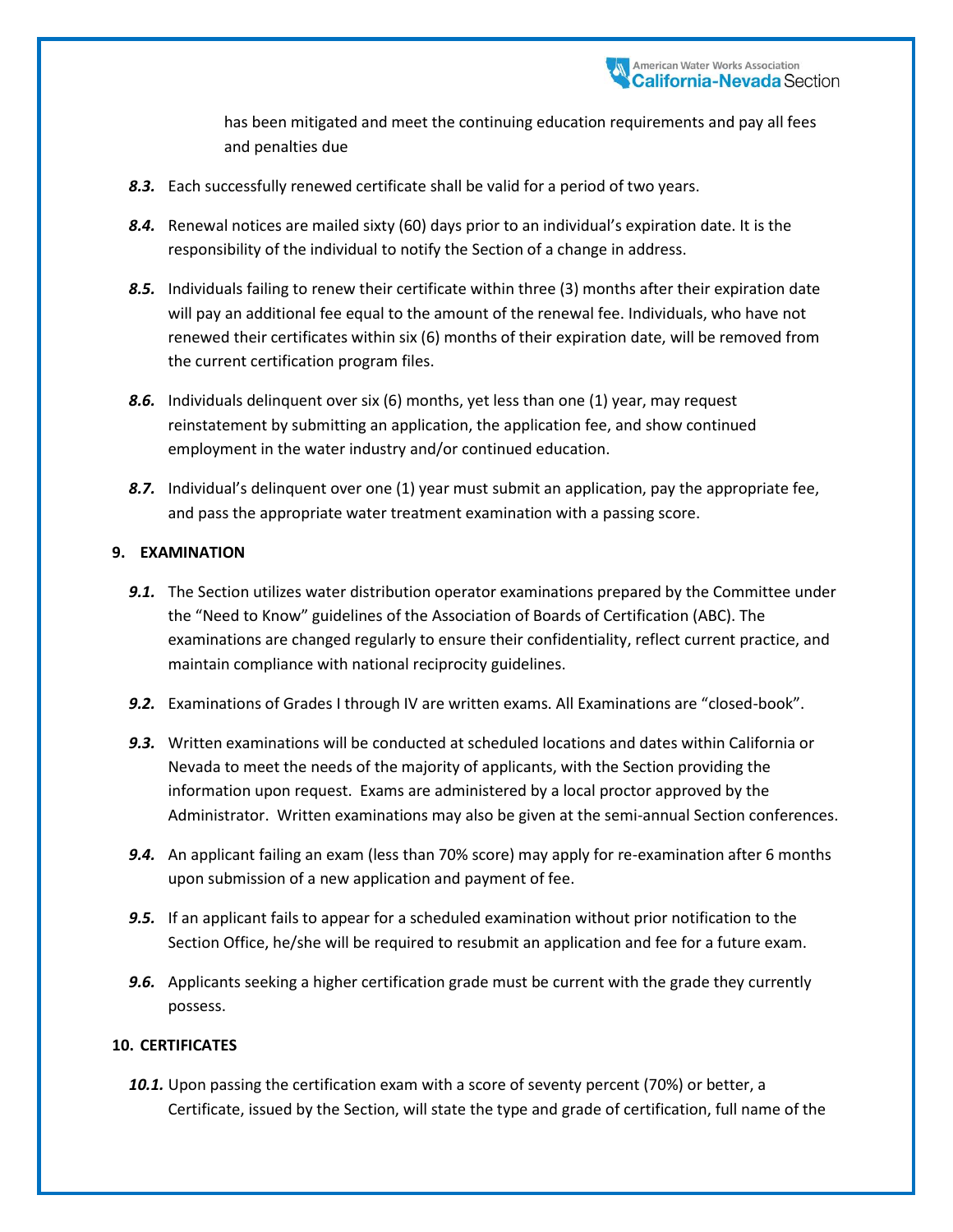individual, certificate number, date of issuance, the official seal of the Section, and be signed by the Certification Administrator and Certification Director.

*10.2.* A currently certified individual may request a replacement or duplicate certificate from the Section Office for a nominal fee.

#### **11. REVOCATION/APPEAL**

*11.1.* The Section may suspend or revoke a practitioner's certificate for cause. Cause shall include a failure, in serious degree, to observe Section certification standards. A written complaint specifying the alleged reasons for revocation may be filed with the Certification Director, who, in consultation with the Committee Chair, shall determine whether the allegations in the complaint, if true, would constitute cause for revocation. The revocation of a certificate shall occur only after the practitioner has been given a fifteen-day prior written notice of the proposed revocation and the reasons therefore. The practitioner shall have an opportunity to be heard, orally or in writing, not less than five days before the effective date of the discipline by the Committee Chair, whose findings and conclusion shall be reviewed by the Committee and approved (or remanded to Committee Chair for further proceedings, as specified). Upon ultimate approval by the Committee, the revocation shall become final. The Committee Chair may suspend or revoke the credential for up to 12 months from the decision to revoke.

### **12. RECIPROCITY (APPLIES TO OPERATOR CERTIFICATION ONLY)**

- *12.1.* Certificates issued by equivalent water distribution operator certification programs may be eligible for reciprocity into the Section's Water Distribution Operator program by recommendation from the Program Administrator. In order to determine reciprocity eligibility, the following information must be submitted to the Administrator:
	- *(a)* A copy of one's current certificate and/or wallet card
	- *(b)* Proof of qualifying experience for the grade requested
	- *(c)* Completed application
	- *(d)* Application Fee

#### **13. REINSTATEMENT**

13.1. A certificate that has been revoked for failure to complete the continuing education contact hours required in Section 8.2, Table A may be reinstated within six months if all requirements specified in Section 8.2, Table A are met and all penalties as established in the Rules Governing Certification are paid and the renewal application is completed. Contact hours obtained for reinstatement shall not be used to satisfy the requirements of the next renewal period.